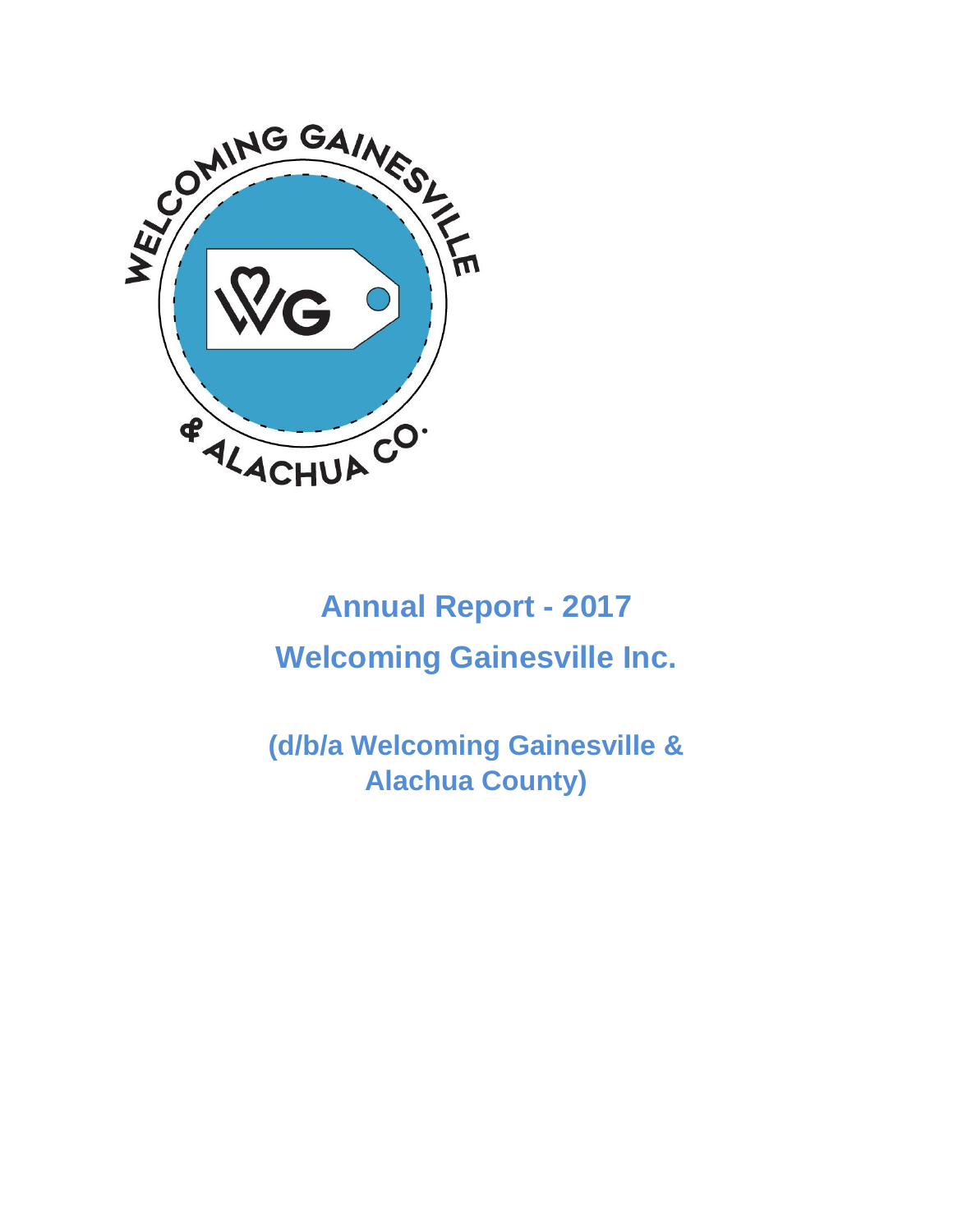#### *SETTING*

Welcoming Gainesville Inc. began as a non-profit 501(c)(3) in 2015 "to initiate and administer programs, projects, and events and provide services to make Gainesville an inclusive community. . .including immigrants and refugees". [See page 11 for legally required declaration regarding Welcoming Gainesville Inc.]

We do business as Welcoming Gainesville & Alachua County, "WG&AC". This is because the Gainesville City Commission took action (Feb.18 and March 17, 2016) to designate Gainesville as a Welcoming City, to join the Welcoming America network, and to designate Welcoming Gainesville, Inc. as the civic agency to put those decisions into action. The Alachua County Commission took counterpart action in June 2016. Thus Gainesville and Alachua County both are part of the Welcoming America network of municipalities.

#### *MISSION RELEVANCE AND NEED*

As 2017 opened, the need for a civic group like WG&AC was apparent – and urgent. National policy had created a hostile environment for immigrants, refugees, and asylum seekers. That environment threatened economic and social progress in business, agricultural, academic, and other sectors of Gainesville and Alachua County. In contrast, WG&AC is dedicated to fostering a community of neighbors from people who have come here from around the world and to combating ethnic, religious, and racial prejudice.

WG&AC responded to the challenges in 2017 with events, programs, and actions. These were aimed to build, as our by-laws state, "a climate of welcome and support for all persons fleeing violence in their homelands and assist resettlement agencies in welcoming refugees and integrating them into the community." WG&AC's focus in 2017 was to make the bylaw commitment real: We pursued "work with faith communities, government agencies, community institutions, and business leaders to combat every form of ethnic, racial, and religious prejudice".

Interns and volunteers made it possible to do as much as we did. We are proud to outline those achievements below. But despite the more than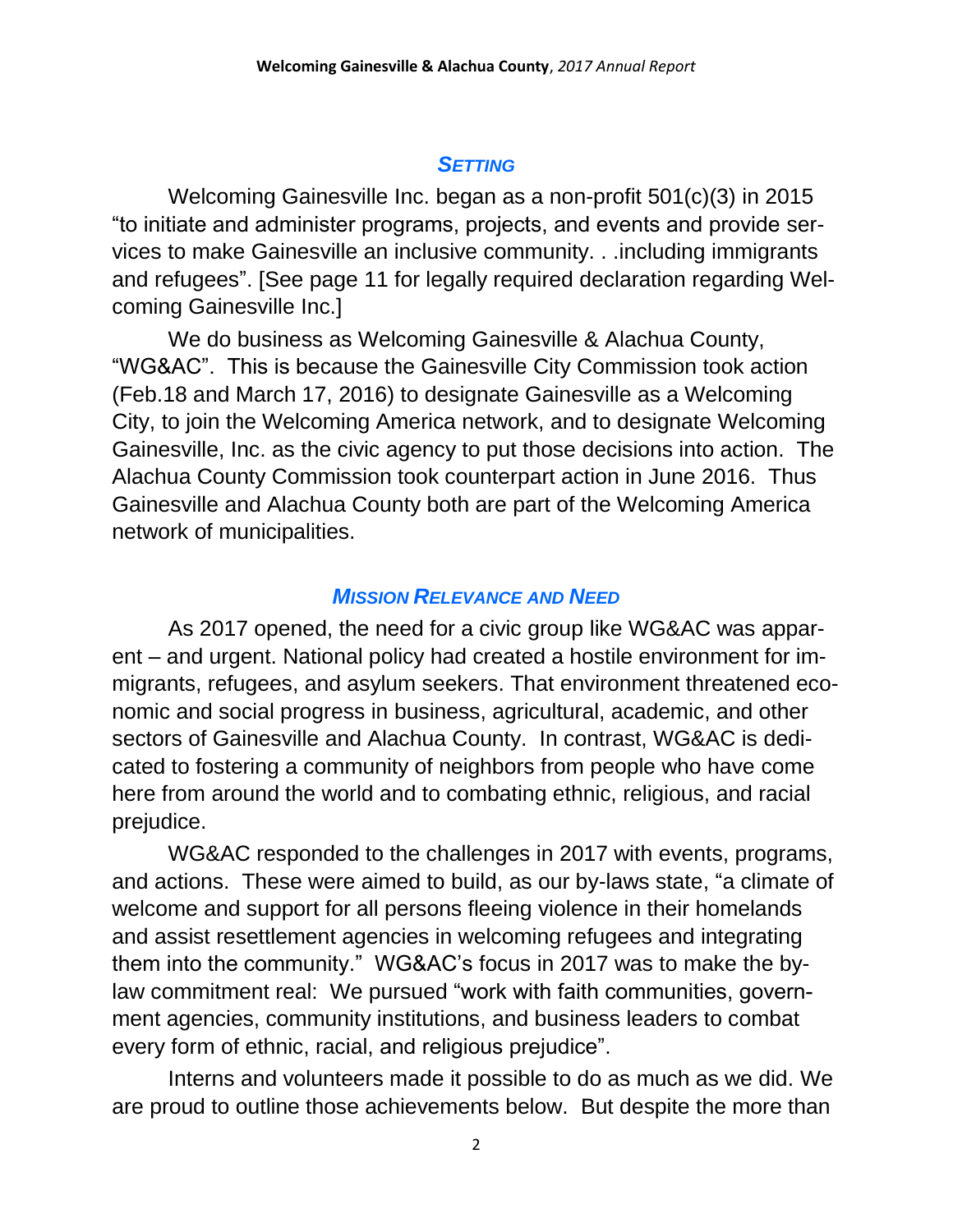generous contributions of friends and institutional partners, we were unable to retain salaried staff to support fund-raising, coordinate existing programs, and initiate new efforts. *WG&AC needs more such friends and partners*.

At the Welcoming America Interactive Conference (Atlanta, April 2017), Daniel Valdez, Welcoming America Southeastern Coordinator, praised WG&AC for accomplishing so much without any governmental staff or funds.

So 2017story in a nutshell is this: Much was done. The promise and early successes of WG&AC have caught the hearts and imagination of many community members. There is much more to be done. We are committed to meeting that need, if only we had resources (staff and funds) to grow and sustain the work.

## *PROJECTS AND POTENTIAL*

## Welcoming Yard Signs

Yard signs with the message "No matter where you are from we're glad you're our neighbor" in Arabic, English, and Spanish were the most successful project in 2017. The signs originated with Immanuel Mennonite Church (Harrisonburg VA). They had spread rapidly to other communities when Board member Sam Trickey brought the idea to WG&AC in November 2016. The Virginia church deliberately had not copyrighted the signs



and provided a printable format. Alta Systems of Gainesville offered a good price so we placed a modest 50 sign order in January 2017. By September we had sold about 750 yard signs that could be seen all over the city and suburbs. Richard Spencer's visit (Oct. 19, 2017) created fresh demand that led to an order of an-

other 200 signs. At a requested \$10 donation apiece versus \$6 cost,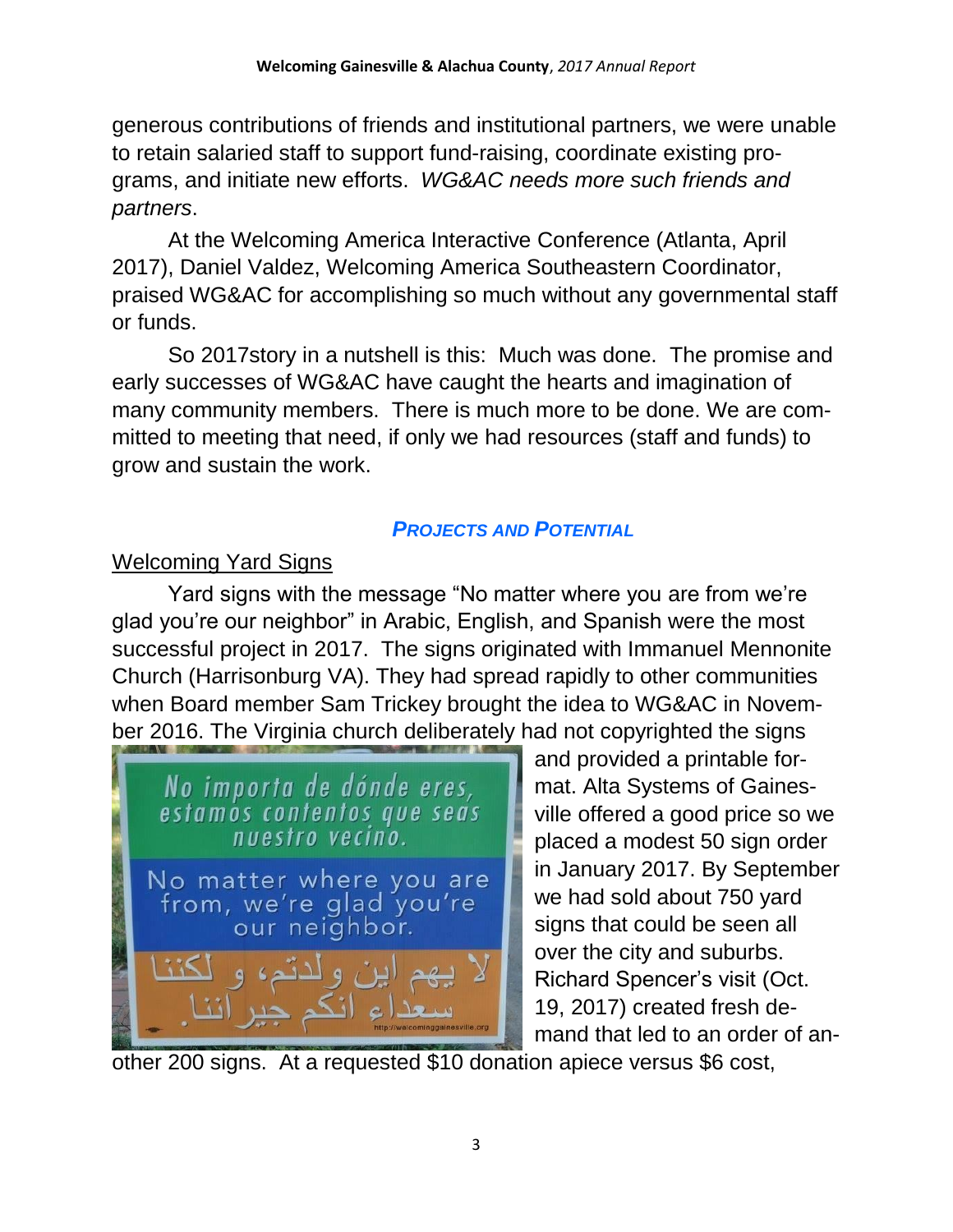WG&AC had a small but steady income from sign distribution throughout 2017.

The deeper purpose of the yard signs is to help people make their

own statement that Gainesville and Alachua County are Welcoming Municipalities. One woman who placed a sign in her front yard heard a knock at the door a few minutes later. It was a Somali woman who lived down the street. They had never met. With tears, the Somali told our supporter how much the yard sign meant to her.



*That* exemplifies the deeper reason for the yard sign project.

## English Conversation Partners

An early participant in the conversation partners program told how she had been paired with a Saudi Arabian woman. A year and a half later they were still meeting regularly and had become close friends. This was our intention for the program: to improve both language skills and human relations.



At the outset of 2017, the program was in good shape under the direction of Tate Quinones. It had engaged about 40 native speakers and internationals who sought to improve their spoken English. Since Tate planned to leave Gainesville for Intensive Arabic studies in Amman, Jordan during summer 2017, we recruited Elizabeth Pantaleon to take her place, but she resigned soon

thereafter. Cynthia Karle and Dianne Walsh kept the program alive through the summer, when Jennifer Schroeder of the Univ. Florida English Language Institute took the helm. The program has continued to flourish since then. Some forty English Language Conversation Partners gathered at the Mennonite Meeting house December 3, 2017 for a holiday dinner and sharing about their experience.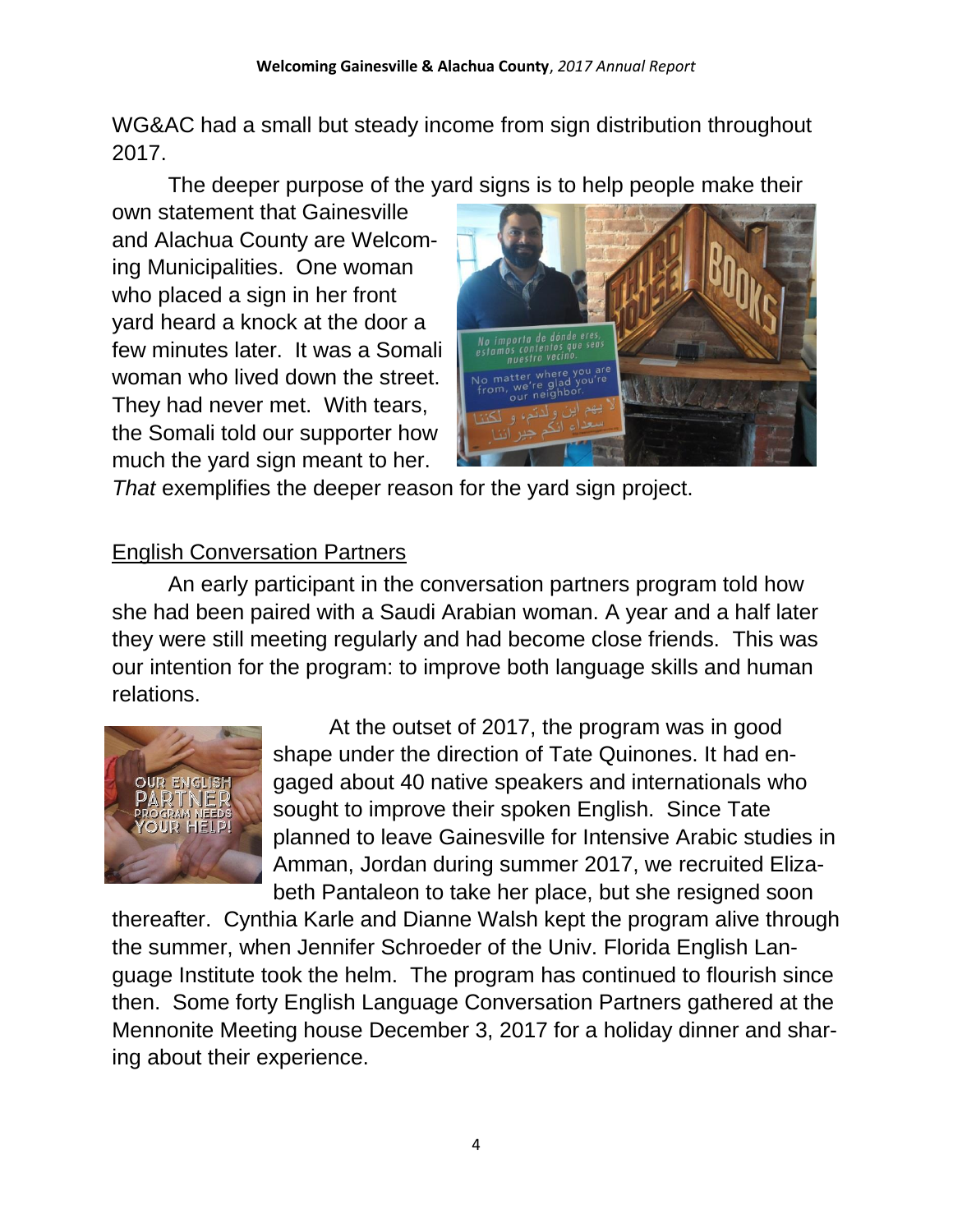This program was supported by a generous grant from Gainesville Regional Utilities.

#### Refugee Film Festival

In partnership with the Univ. Florida Center for European Studies, we hosted this event at the Hippodrome State Theatre, Gainesville. Originally scheduled for successive Tuesdays in February and March, five films that illustrated the plight of refugees attempting to reach Europe were shown on scattered available dates in March, April, and May.

#### "The Sultan and the Saint"

As a contribution to interfaith understanding, WG&AC board member Aqueela Khuddus arranged for the local premiere of "The Sultan and the Saint," a new film about the historic meeting between St. Francis of Assisi and the Sultan of Egypt. It was shown at Univ. Florida J. Wayne Reitz Union February 28, 2017, and drew a substantial audience. As sponsor of the event, a WG&AC representative spoke and we had a literature table, including yard sign sales.

## Evangelical Immigration Table

Rev. Alan Cross of National Association of Evangelicals spoke at Parkview Baptist Church April 6, 2017. WG&AC sponsored the event as an outreach effort to let the Evangelical faith community share what they are doing to assist refugees and incorporate newcomers and immigrants into local society. Organizers were Rev. Greg Magruder, Ben Lowe, and Josh Wilson, with support from Board President Richard MacMaster. Alan Cross returned for a second public meeting at Parkview Baptist Church August 3, 2017. A third meeting October 27 brought representatives of different churches together to explore cooperative action, especially as regards DACA.

## Welcoming Week

Controversy about Richard Spencer's scheduled hate rally at Univ. Florida somewhat overshadowed September events until Hurricane Irma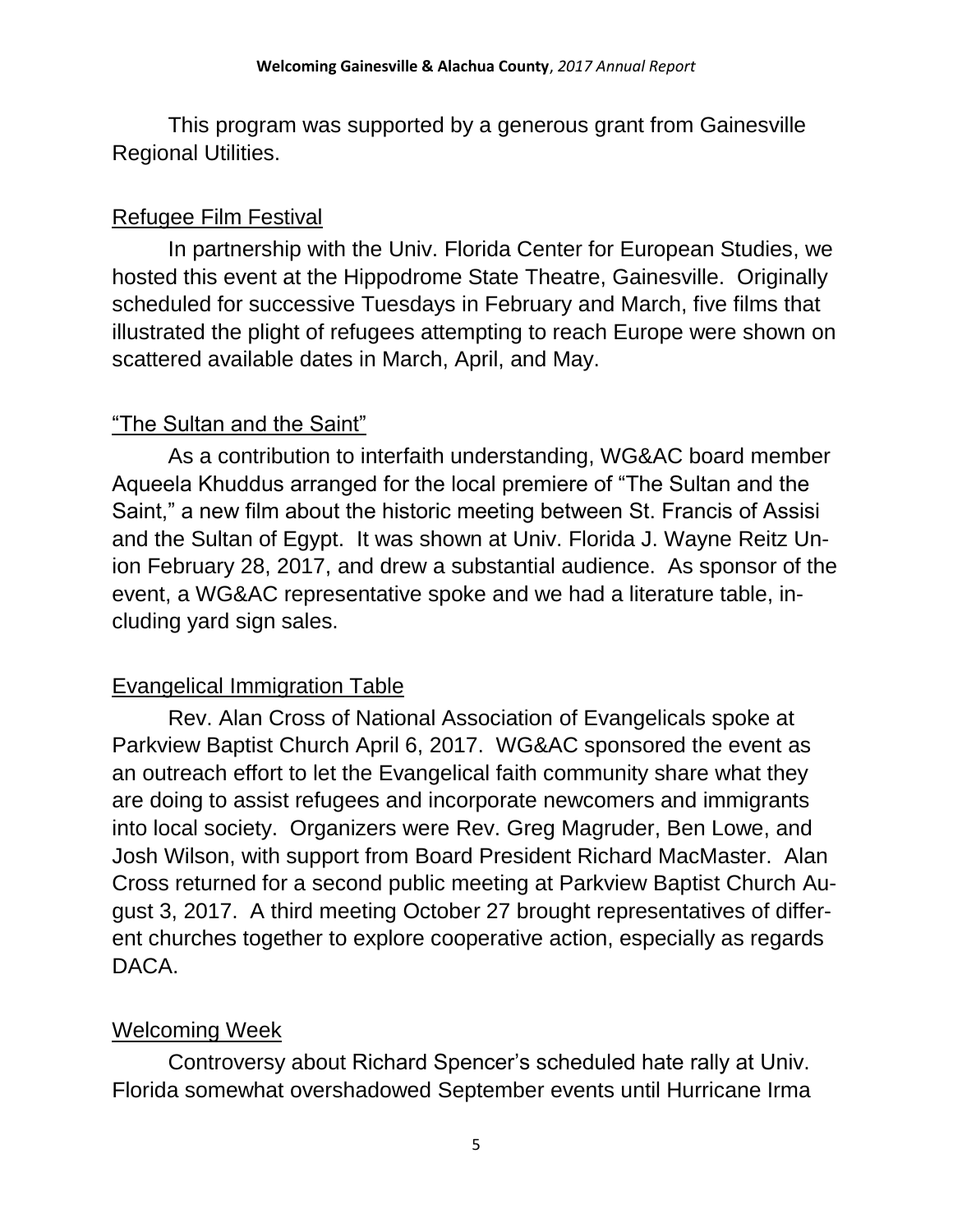forced cancellation of all events. Welcoming Week went ahead with an interfaith collection for refugees resettled in Jacksonville by Catholic Charities coordinated by Univ. Florida intern Grace Chun. Mayor Lauren Poe and County Commissioner Ken Cornell proclaimed Welcoming Week in the city and county at City Hall September 18. Eastside High School student Sika Essegbey and representatives of Univ. Florida student organizations also spoke. We joined with Baker Interfaith Friends for a discussion of their program of visiting detainees awaiting deportation hearings in Baker County Jail (University Lutheran Church, September 19). We had a screening of "8Days 8Borders," a film about Syrian refugees traveling to Germany, on the Univ. Florida campus, September 20. The week's educational events closed with a report by Cindy Nelly, Gainesville Nurse-practitioner, at the Mennonite meeting house September 24. She spoke about her work the previous summer in besieged Mosul, Iraq and with refugees in Lebanon.

## Working with the City of Gainesville

Mayor Lauren Poe invited representatives of WG&AC to meet with City Commissioners, the City Manager, and other city officials for a session at City Hall November 9 to explore ways for closer cooperation between WG&AC and the city. As a start the "Mayor's Longest Table" luncheon at Depot Park December 2 showcased WG&AC.

The city's response to the many people forced to leave their homes in Puerto Rico because of devastation caused by Hurricane Maria was our first focus. Mayor Poe extended a welcome to all these "storm refugees," but fewer than a hundred families and individuals came here, mainly to reunite with family members. WG&AC partnered with Fran Ricardo and Rural Women's Health Project to produce a user-friendly Spanish-language guide to resettlement in Gainesville.

## "Immigrants of Gainesville"

WG&AC sponsored an exhibit of Renee Hoffinger's "Immigrants of Gainesville" photographs at Third House Books. The opening reception December 1 was part of the Gainesville ArtWalk and drew a large crowd.

#### *COMMUNICATIONS*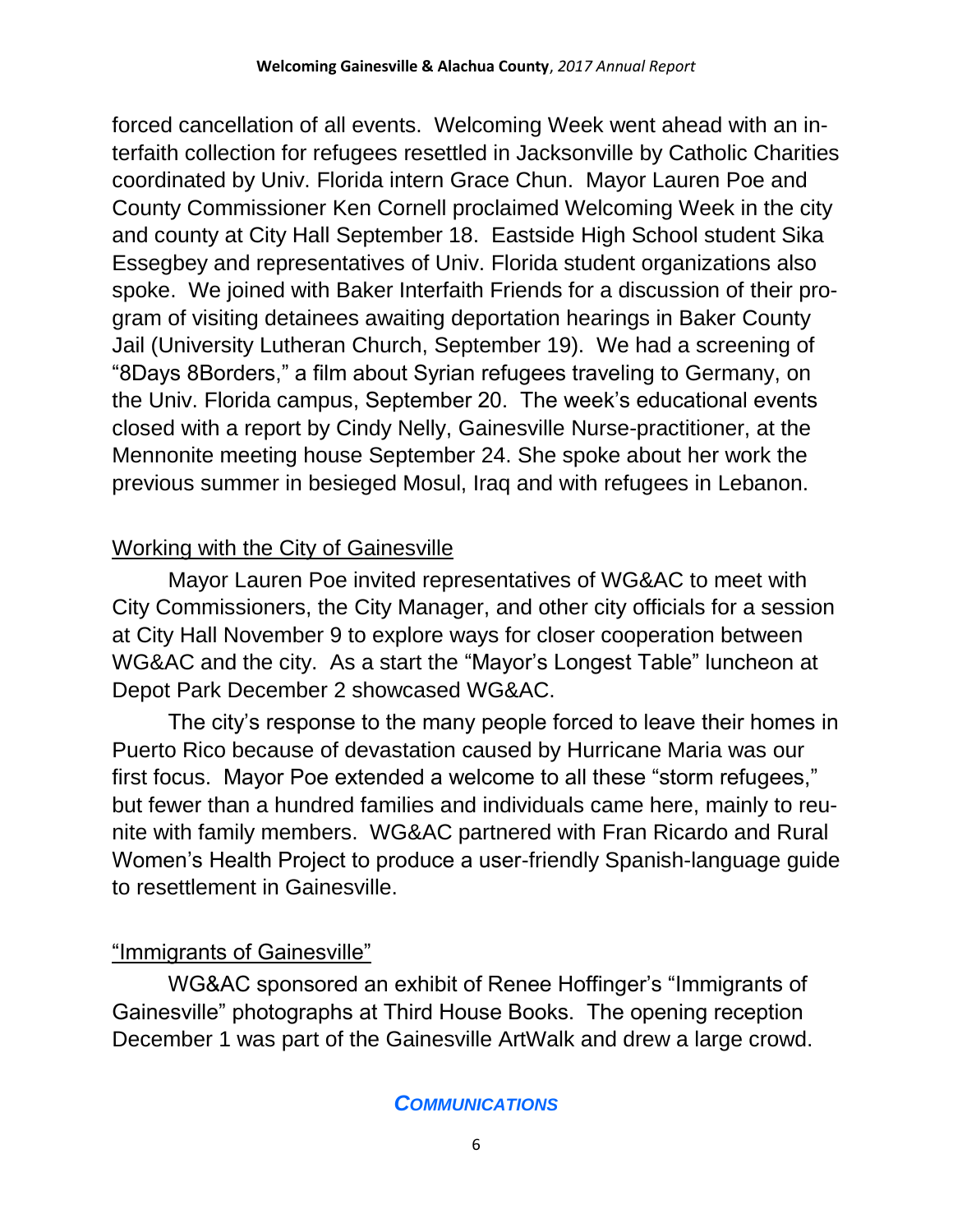Liz Getman, and Board members Randy Wells and Steve Kalishman drafted a one-page description of WG&AC's purpose and recent activities which helps introduce our work broadly and encourages volunteering with us.

In Feb. and March, Liz Getman and Lori Gibbons did a redesign of WG&AC's logo to be a stylized luggage tag with a heart symbol intertwined with the "W" of Welcoming. The website and Face-Book pages both were updated to have graphical consistency.

Board members Steve Kalishman, Aqueela Khuddus, and Randy Wells were interviewed for the Ilene Silverman Show, which was aired on May 12, 2017, on WUFT-TV.

#### *FUNDRAISING*

We began a membership program, based on 352, the area code for Alachua County. Individuals are \$3.52 per month (\$42.24 per year), families are three times that (\$10.56 per month; \$126.72 per year) and businesses and organizations ten times (\$35.20 per month; \$422.40 per year). Payment is via PayPal or direct donation. Liz Getman did most of the work on the membership promotional handouts. She and Randy Wells set up the PayPal account. Though well-received by those who heard about it, growth in memberships has been hampered by lack of staff.



During 2017 Liz Getman worked on and submitted proposals for grants to support major WG&AC projects.

"No Roosters in the Desert," a play by immigration lawyer Kara Hartzler about four women crossing the Sonora desert into Arizona, offers a way to present the humanity of undocumented immigrants. A successful application for a grant from Visit Gainesville enabled us to secure Ann Kinnebrew as director and begin moving toward a full-scale production in 2018. Liz Getman and Ann Kinnebrew did the bulk of the application drafting.

Based on feedback from the Bishop, a grant

proposal to the Catholic Campaign on Human Development of the Diocese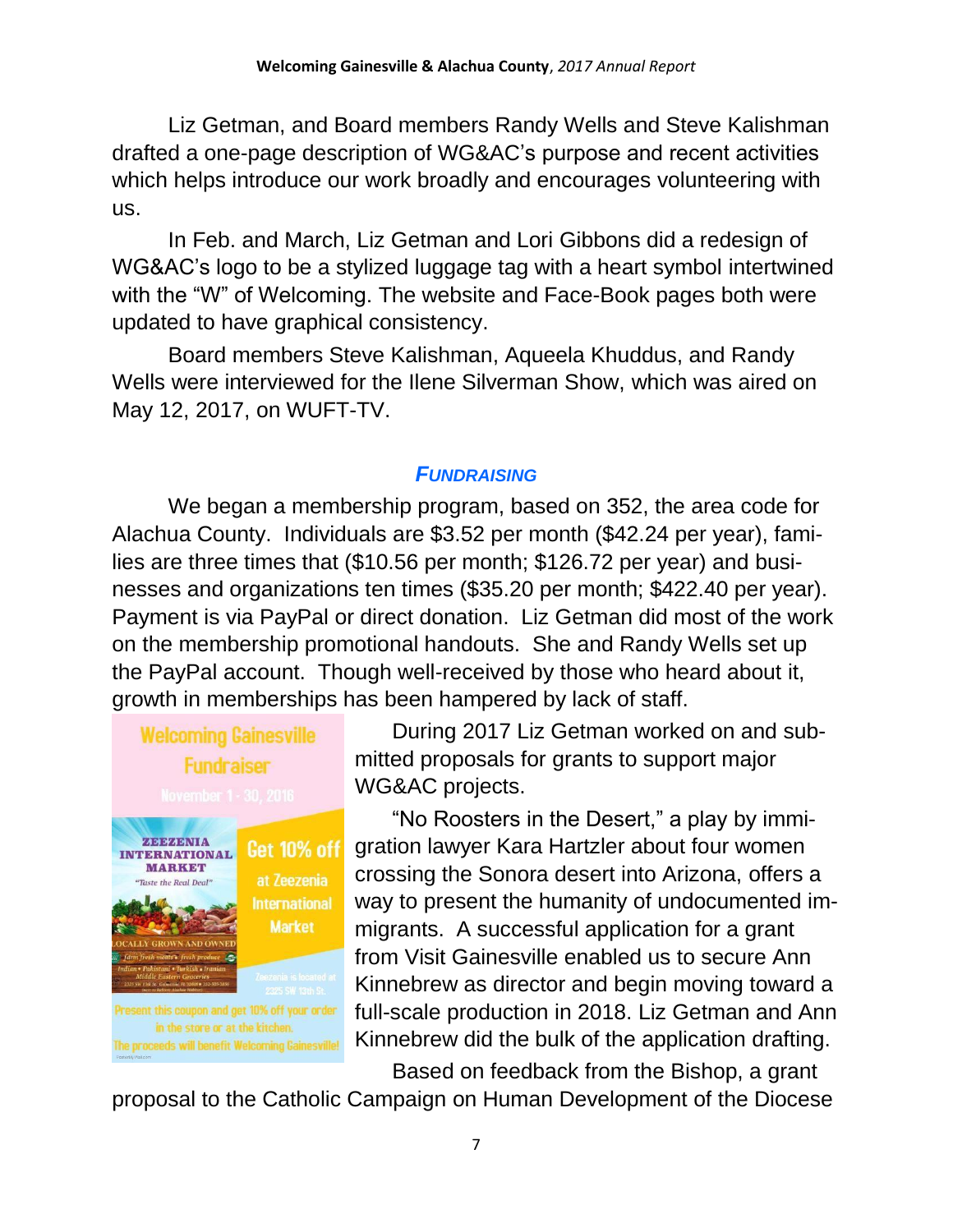of St. Augustine was rewritten by Liz Getman with a bit of assistance from Sam Trickey. It requested funds to underwrite a variety of projects, including the "No Roosters" play, cross-cultural dinners, and photographic exhibits in 2018-2019. As of Dec. 2017 review had not been received.

We also applied to the Satchel's Foundation and the Pamphalon Foundation. The Satchel's proposal was unsuccessful (only one project is awarded annually). The Pamphalon proposal was not funded but an unconditional gift of \$500 was provided.

Although we appealed to the General Policy Committee of the City Commission for help in opening the doors to serious conversations with major local donors, no opportunities materialized.

Funding remains our biggest single challenge. So far, WG&AC has lived the organizational equivalent of paycheck-to-paycheck. Our staff has literally lived that way. The result is instability; see Personnel Changes below. The reality at the end of 2017 was even clearer than at the end of our first year (2016): we need sustained funding to continue and increase longterm, high-impact operations. Far more opportunities and needs have been laid before the Board than we can handle with volunteers, no matter how talented and deeply committed.

## *LOOKING FORWARD*

This year we re-organized from a large Board, which proved to be cumbersome, to a smaller Board and an Advisory Council. The task nowis to make that work.

We have had, and continued to have, remarkably able and committed interns. For example, volunteer Sally Foote initiated a program for international students to be invited to local homes for meals. Intern Rachael Borman worked with Univ. Florida International Student Advisor Debra Anderson to plan it.

Intern Grace Chun laid the groundwork for a series of dinners built around the cultural heritage of different immigrant groups. The initial dinner in 2018 will be built around a speaker on Pakistani culture with traditional dishes and a lesson on preparing one simple dish.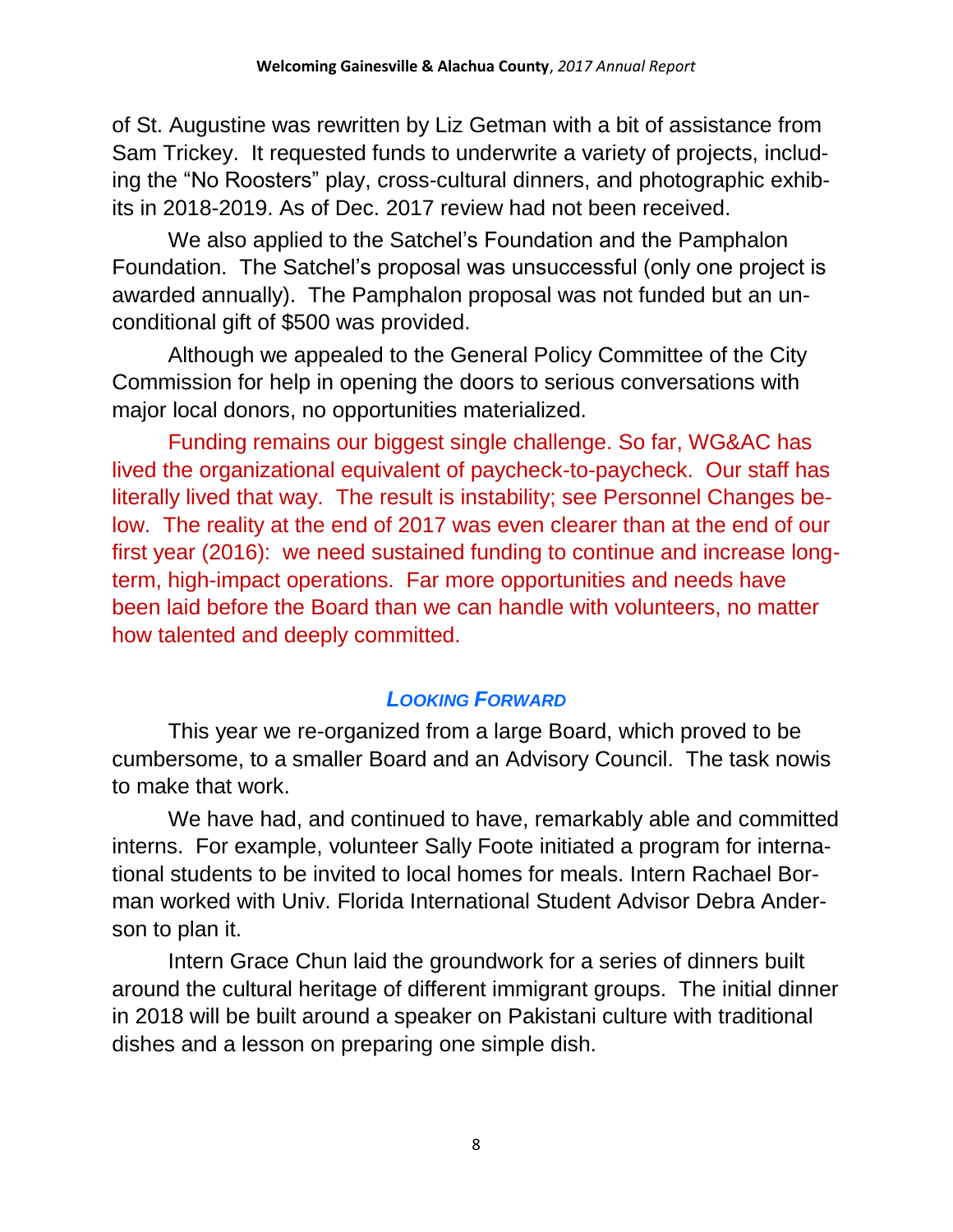#### *PERSONNEL CHANGES*

At the end of Dec. 2016, Paula Roetscher, the first WG&AC staff member, resigned for personal reasons and concerns about salary insecurity. Her service was detailed in the 2016 Annual Report.

Liz Getman, at that time a member of the Board of Directors, volunteered her expertise with social media and communications generally to take up some of the loose threads left by Paula's departure. Liz gradually took on more duties, notably fund-raising and grant-proposal-writing. She updated our website and facebook page and with Lori Gibbons redesigned our logo. Liz was responsible for writing and rewriting all of our successful grant applications. In August 2017 she became Program Coordinator for WG&AC with a small honorarium and no benefits. She continued through the remainder of 2017. When it became apparent that the financial instability continued and that WG&AC could not guarantee even her modest honorarium a month in advance, she resigned effective December31, 2017.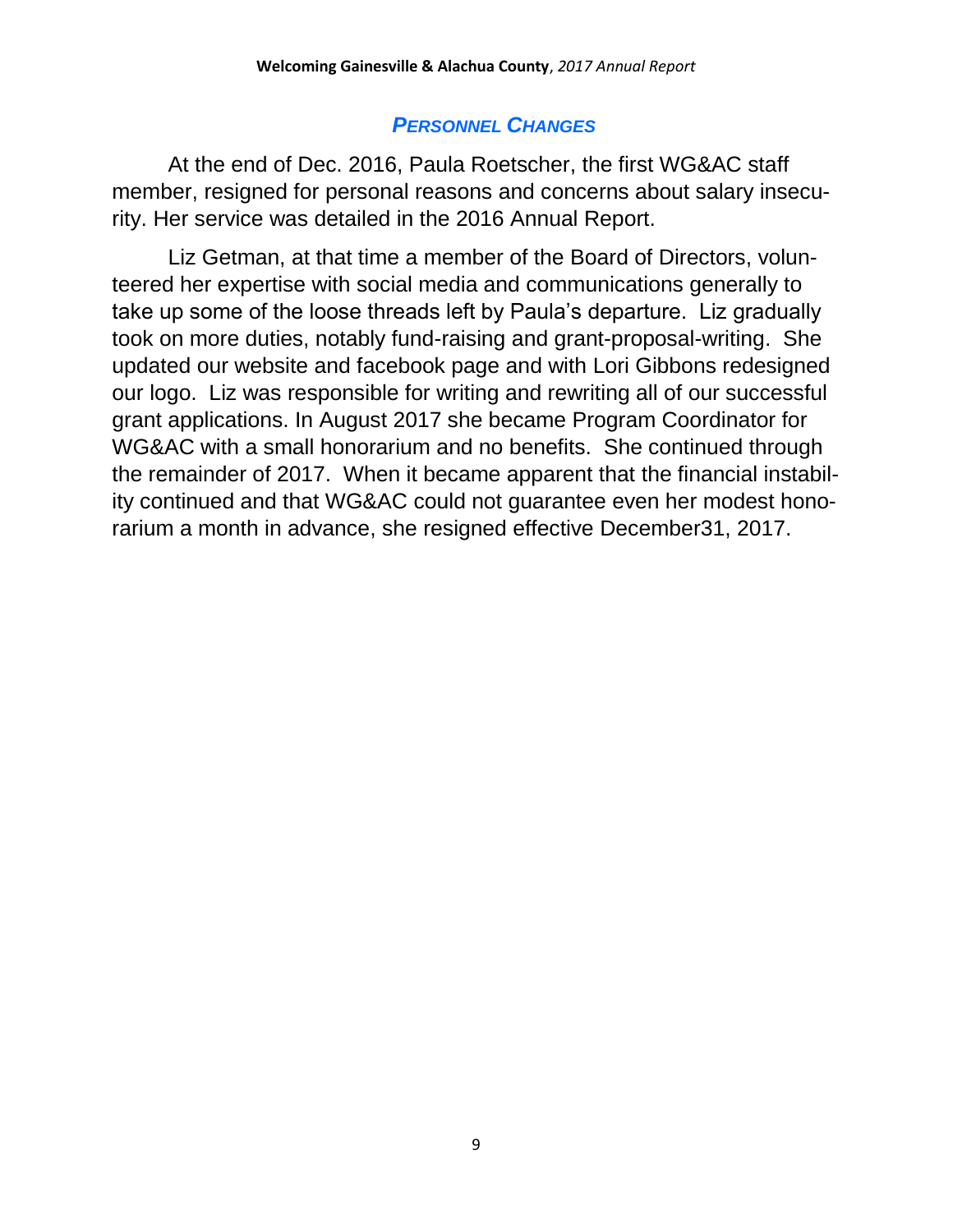## **SUMMARY FINANCIAL REPORT – 2017**

| Note: Fiscal year = calendar year   |           |           |          |  |
|-------------------------------------|-----------|-----------|----------|--|
| Income                              |           |           |          |  |
| Donations (33 donors, 46 donations) |           |           | \$5,121  |  |
| Signs & misc. income                |           | \$11,537  |          |  |
| <b>Membershps</b>                   |           |           | \$1,422  |  |
| Grants                              |           |           | \$2,000  |  |
|                                     |           |           | \$20,080 |  |
| <b>Expenditures</b>                 |           |           |          |  |
| Fees (Bank, Paypal, Federal, State) |           | \$ 205    |          |  |
| <b>Staff</b>                        |           | \$7,317   |          |  |
| <b>Events</b>                       |           | \$777     |          |  |
| Yard signs                          |           | \$5,899   |          |  |
| <b>Miscellaneous</b>                | \$        | 502       |          |  |
| Postage and supplies                |           | \$287     |          |  |
| Travel                              | \$        | 646       |          |  |
| Office space (shared)               | \$        | 625       |          |  |
| <b>Web Presence</b>                 | \$        | 36        |          |  |
| <b>Welcoming America</b>            | <u>\$</u> | <u>50</u> |          |  |
|                                     |           | \$16,344  |          |  |